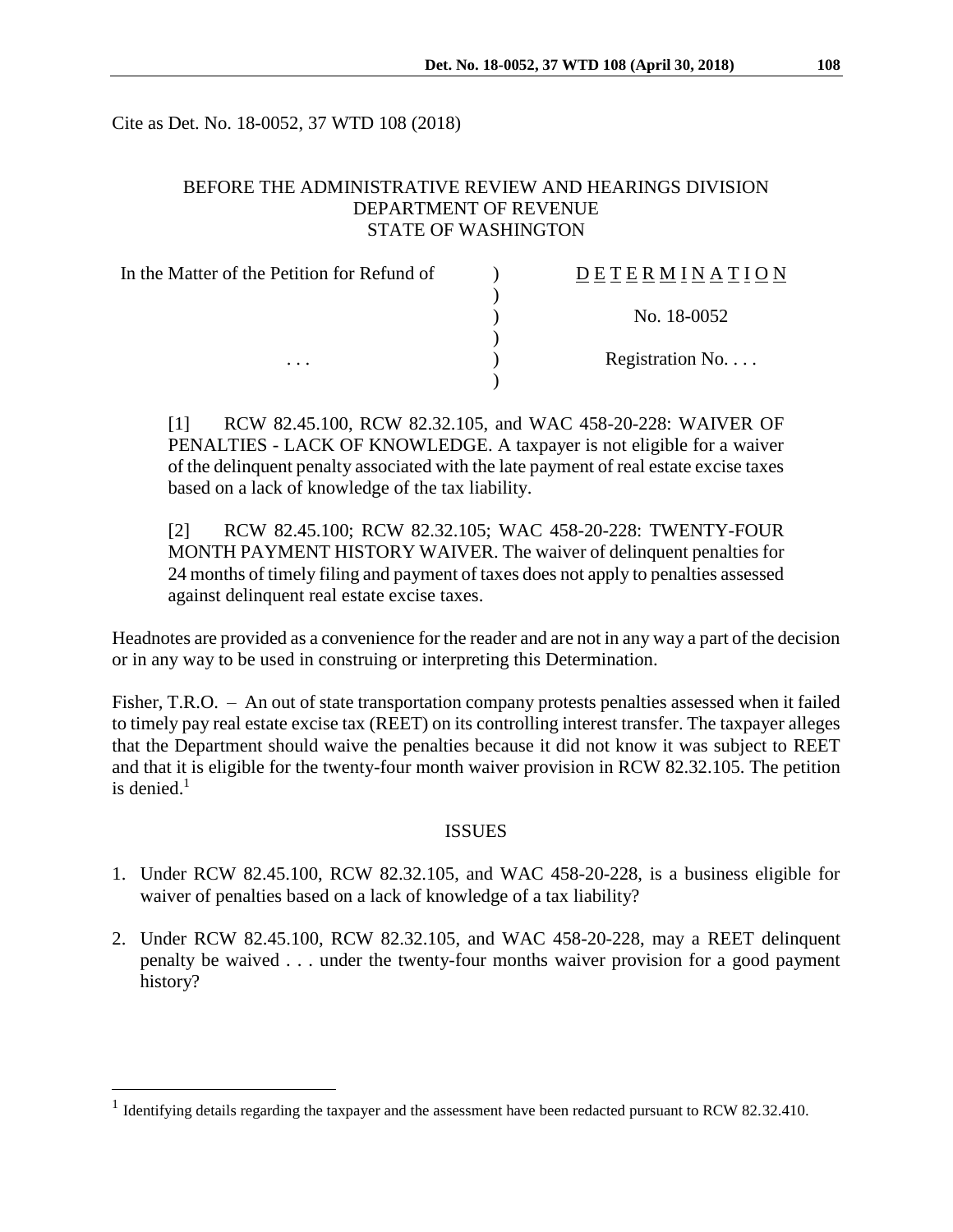# FINDINGS OF FACT

. . . ("Purchasing Company") acquired . . . ("Acquired Company") on or about October 31, 2015. At the time, Acquired Company had a fully owned subsidiary called  $\ldots$  ("Taxpayer").<sup>2</sup> Taxpayer owned two parcels of real property in Washington State.

On February 8, 2017, Taxpayer filed a Real Estate Excise Tax Affidavit ("Affidavit") indicating a controlling interest transfer of Taxpayer occurred. The Affidavit stated that Taxpayer owned two parcels of real property in . . . Washington, worth a total of \$8 . . . , and owed \$ . . . in REET; Taxpayer paid \$ . . . in REET.

On February 15, 2017, the Department of Revenue's ("Department") Special Programs Division ("Special Programs") issued an assessment against Taxpayer for \$ . . . . Special Programs determined that the \$ . . . in REET was delinquent because it was due on October 31, 2015, the date of the controlling interest transfer (when the Purchasing Company acquired the Acquired Company and its subsidiary, Taxpayer). The \$ . . . assessment is comprised of \$ . . . in interest (from October 31, 2015, to February 8, 2017), a REET delinquent penalty of \$ . . . , a substantial underpayment penalty of  $\$\dots$ , and extension interest of  $\$\dots$ .

Taxpayer timely sought administrative review and requests cancellation of only the \$ . . . REET delinquent penalty. Taxpayer explains it did not know transferring stock in a company that owned a company that owned real property in Washington would subject Taxpayer to REET. Taxpayer further explains that Purchasing Company and Acquired Company are not in the business of real estate or acquiring new companies, and the consultants they paid to review this deal did not recognize the acquisition of Acquiring Company would result in a taxable event. Taxpayer further states that it did not intend to evade taxes and paid the REET as soon as it became aware of the tax liability.

## ANALYSIS

RCW 82.45.100(1) states that REET is "due and payable immediately at the time of sale . . . ." RCW 82.45.100(2) imposes a REET delinquent penalty for failing to timely pay REET:

. . . if the payment of any tax is not received by the county treasurer or the department of revenue, as the case may be, within one month of the date due, there is assessed a penalty of five percent of the amount of the tax; if the tax is not received within two months of the date due, there will be assessed a total penalty of ten percent of the amount of the tax; and if the tax is not received within three months of the date due, there will be assessed a total penalty of twenty percent of the amount of the tax.

*See also* WAC 458-61A-306(4). Taxpayer does not assert that the REET delinquent penalty was improperly assessed; rather, Taxpayer requests waiver of the REET delinquent penalty because it

 $\overline{a}$ 

<sup>2</sup> Following Purchasing Company's acquisition of Acquired Company, Taxpayer was renamed to . . . . For the purposes of this petition for administrative review, "Taxpayer" means . . . , formerly known as . . . .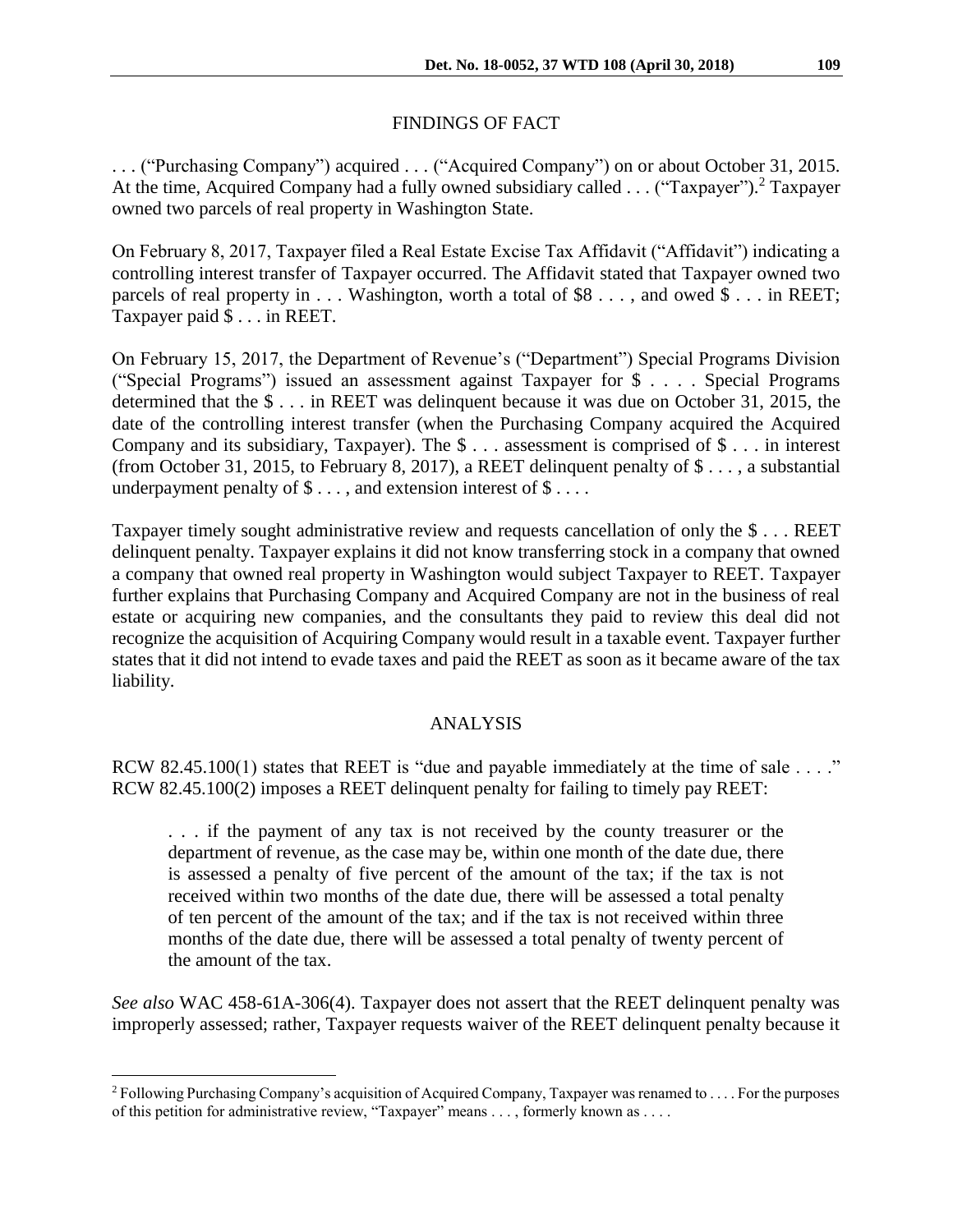was unaware that REET was due and immediately paid the REET upon learning that it owed the tax.

The authority to waive a REET delinquent penalty is found in RCW 82.32.105. RCW 82.45.150 explains that "[a]ll of chapter 82.32 RCW, except RCW 82.32.030, 82.32.050, 82.32.140, 82.32.270, and 82.32.090(1) and (10), applies to the tax imposed by this chapter, in addition to any other provisions of law for the payment and enforcement of the tax imposed by this chapter." *See also* Det. No. 16-0174, 35 WTD 624, 627 (2016). RCW 82.32.105(1) requires the Department to waive penalties if a taxpayer's failure to pay any tax by the due date "was the result of circumstances beyond the control of the taxpayer." The Department adopted WAC 458-20-228 to provide guidance on "circumstances beyond the control of the taxpayer" within the meaning of RCW 82.32.105. RCW 82.32.105(4). The burden is on the taxpayer to show that the circumstances beyond its control directly caused the late payment. WAC 458-20-228(9)(a)(i), (ii).

WAC 458-20-228(9)(a)(ii) explains that "Circumstances beyond the control of the taxpayer are generally those which are immediate, unexpected, or in the nature of an emergency. Such circumstances result in the taxpayer not having reasonable time or opportunity to obtain an extension of the due date or otherwise timely file and pay." WAC  $458-20-228(9)(a)(iii)$  lists several circumstances that are generally not considered circumstances beyond the control of a taxpayer for the purpose of waiving taxes. Relevant here, neither lack of knowledge of a tax liability nor mistakes on the part of persons contracted with the taxpayer are circumstances beyond the taxpayer's control. WAC 458-20-228(9)(a)(iii)(B), (E); *see also* Det. No. 17-0075, 36 WTD 592, 599 (2017) (lack of awareness that activity gives rise to tax liability does not constitute a circumstance beyond a taxpayer's control). A taxpayer acting in good faith and without intent to defraud Washington is not a circumstance beyond the control of a taxpayer for the purpose of waiving penalties. Det. No. 15-0151, 35 WTD 182, 190-1 (2016).

Here, Taxpayer requests waiver of the REET delinquent penalty because it did not know that the acquisition of the Acquired Company, which owned Taxpayer, would trigger a liability for REET. Taxpayer's lack of knowledge of its tax liability is not a circumstance beyond Taxpayer's control. WAC 458-20-228(9)(a)(iii)(B); *see also* 36 WTD at 599.

Taxpayer also requests waiver of the REET delinquent penalty because the consultants Taxpayer hired to execute the acquisition were unaware of the REET liability. However, WAC 458-20-  $228(9)(a)(iii)$ (E) specifically excludes mistakes on the part of persons contracted with a taxpayer from being a circumstance beyond a taxpayer's control. Accordingly, the mistakes of Taxpayer's consultants does not give rise to a circumstance beyond Taxpayer's control.

Taxpayer also claims that it qualifies for the penalty waiver provision of RCW 82.32.105(2), which reads: "The department shall waive or cancel the penalty *imposed under RCW 82.32.090(1)* when the circumstances under which the delinquency occurred do not qualify for waiver or cancellation under subsection (1) of this section if . . . ." (Emphasis added).

Here, the penalty at issue is a REET delinquent penalty, imposed by RCW 82.45.100(2), not RCW 82.32.090(1). As explained above, RCW 82.32.090(1) is one of the provisions that does not apply